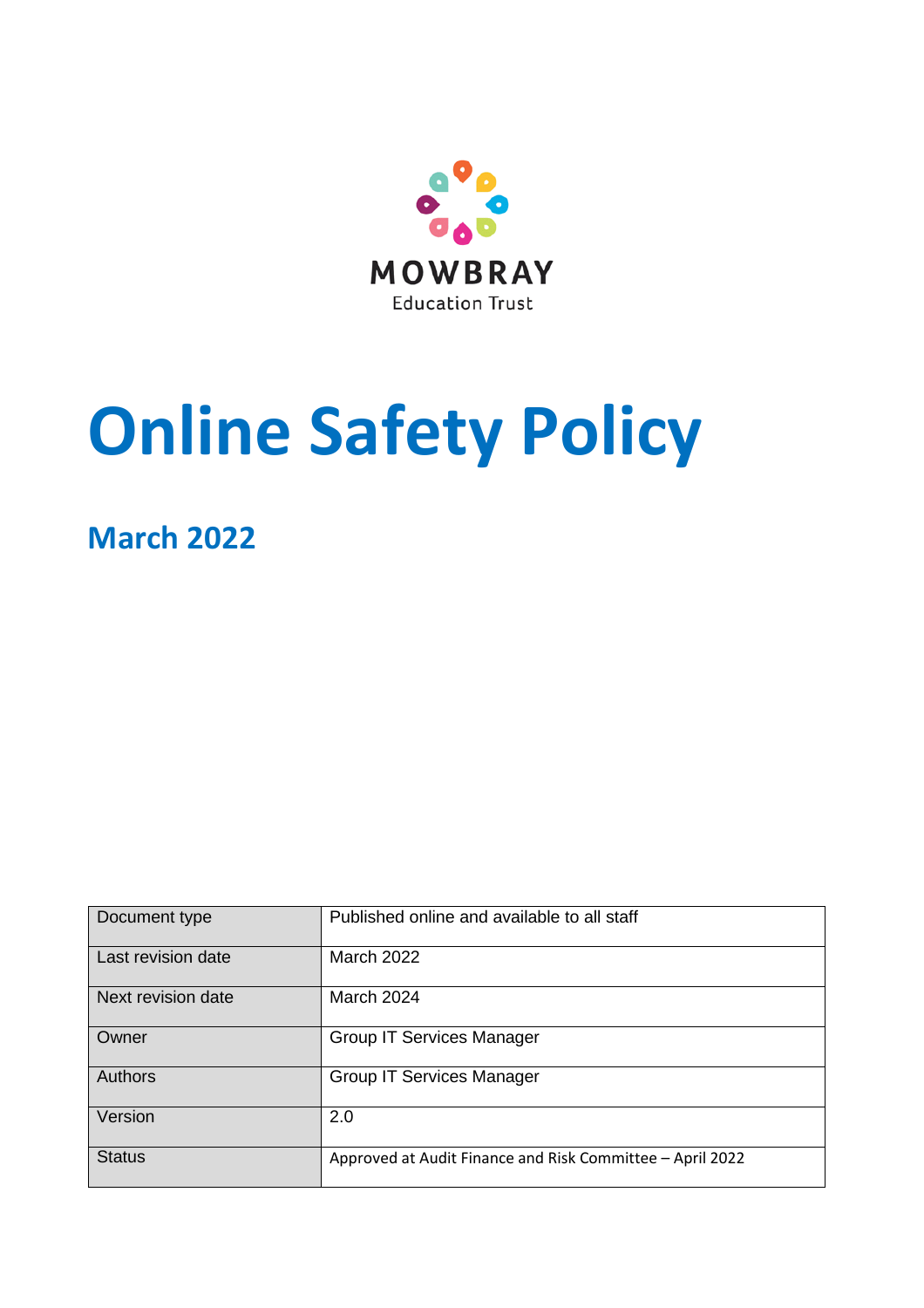## **Contents**

| 1.                                                                                               |  |  |  |
|--------------------------------------------------------------------------------------------------|--|--|--|
| 2.                                                                                               |  |  |  |
| 3.                                                                                               |  |  |  |
| 4.                                                                                               |  |  |  |
| 4.4.                                                                                             |  |  |  |
| 4.5.                                                                                             |  |  |  |
| 4.6.                                                                                             |  |  |  |
| 4.7                                                                                              |  |  |  |
| 4.8                                                                                              |  |  |  |
| 4.9                                                                                              |  |  |  |
| 5.                                                                                               |  |  |  |
| 6.                                                                                               |  |  |  |
| 7.                                                                                               |  |  |  |
| 7.1.                                                                                             |  |  |  |
| 8.                                                                                               |  |  |  |
| 9.                                                                                               |  |  |  |
| 10.                                                                                              |  |  |  |
| 11.                                                                                              |  |  |  |
| 12.                                                                                              |  |  |  |
| 13.                                                                                              |  |  |  |
| 14.                                                                                              |  |  |  |
| 15.                                                                                              |  |  |  |
|                                                                                                  |  |  |  |
| Appendix 1: EYFS and KS1 acceptable use agreement (pupils and parents/carers) 12                 |  |  |  |
| Appendix 2: KS2, KS3 and KS4 acceptable use agreement (pupils and parents/carers)  13            |  |  |  |
| Appendix 3: acceptable use agreement (staff, governance volunteers, volunteers and visitors)  14 |  |  |  |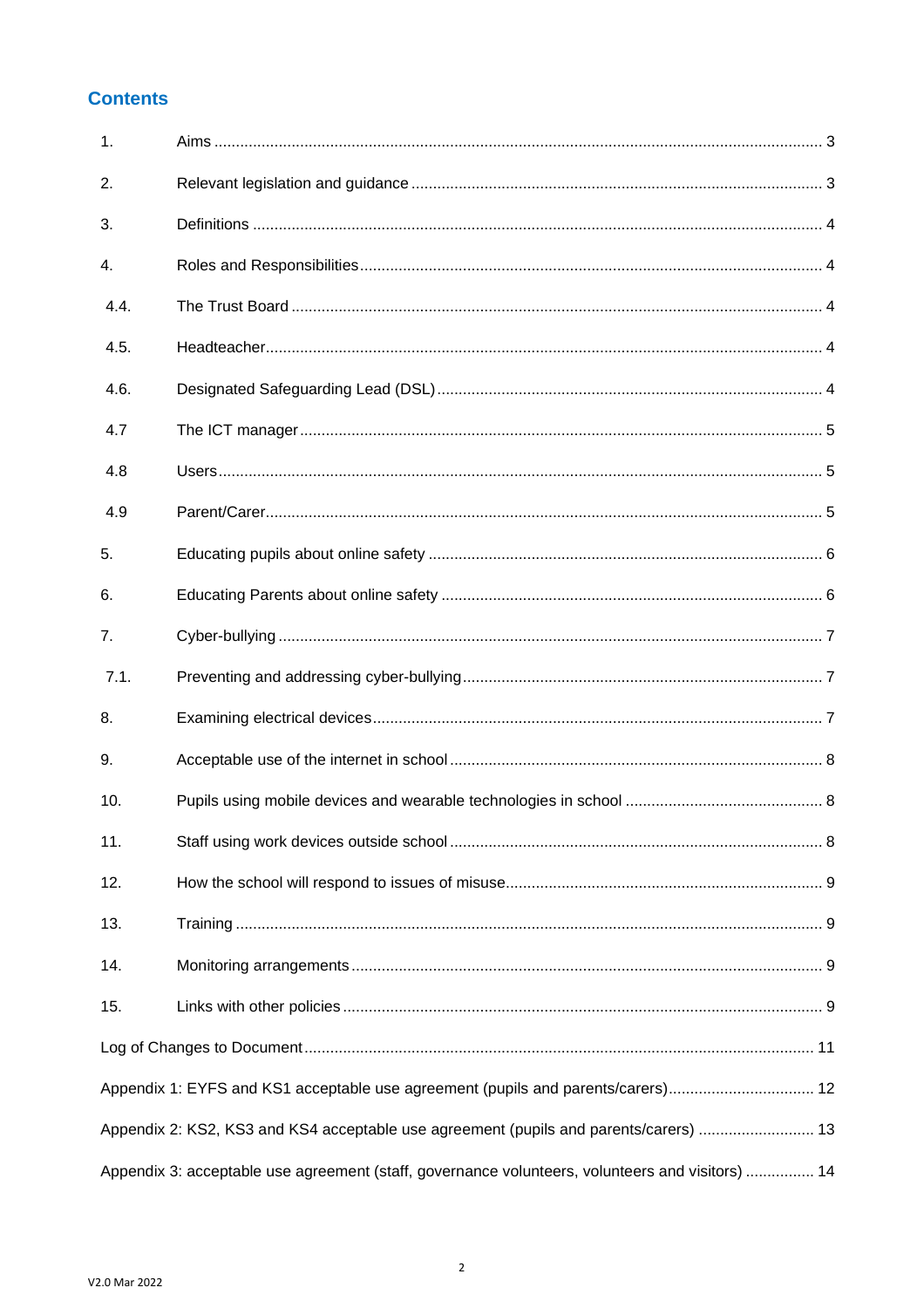## **This policy applies to:**

All Trust settings.

Where this policy states 'school' this means any of our educational establishments and the wider Trust.

Where this policy states 'Headteacher' this also includes 'Head of School' and 'Centre Manager'.

Mowbray Education Trust (MET).

#### <span id="page-2-0"></span>**1. Aims**

Being online has become an integral part of life. Social media, online games, websites and apps can be accessed through mobile phones, computers, laptops and tablets – all of which form a part of the online world.

The internet and online technology provide new opportunities to learning and growth, but it can also expose new types of risks.

Employees are likely to be subjected to a higher level of public scrutiny over and above other public sector employees due to their work with children and vulnerable persons and do so generally without encountering any difficulty.

This policy aims to:

- Set guidelines, rules, and clear expectations for Online Safety
- Prevent disruption to the school arising from the misuse of Online services

## <span id="page-2-1"></span>**2. Relevant legislation and guidance**

This policy is based on the Department for Education's (DfE) statutory safeguarding guidance [Keeping Children Safe in Education](https://www.gov.uk/government/publications/keeping-children-safe-in-education--2) refers to, and complies with, the following legislation and guidance:

- Education Act 2011
- The Education and Inspections Act 2006
- Equality Act 2010
- [Teaching online safety in schools](https://www.gov.uk/government/publications/teaching-online-safety-in-schools)
- [Preventing and tackling bullying](https://www.gov.uk/government/publications/preventing-and-tackling-bullying)
- [cyber-bullying: advice for headteachers and school staff](https://www.gov.uk/government/publications/preventing-and-tackling-bullying)
- [Relationships and sex education](https://www.gov.uk/government/publications/relationships-education-relationships-and-sex-education-rse-and-health-education)
- [Searching, screening and confiscation](https://www.gov.uk/government/publications/searching-screening-and-confiscation)
- Protecting children from radicalisation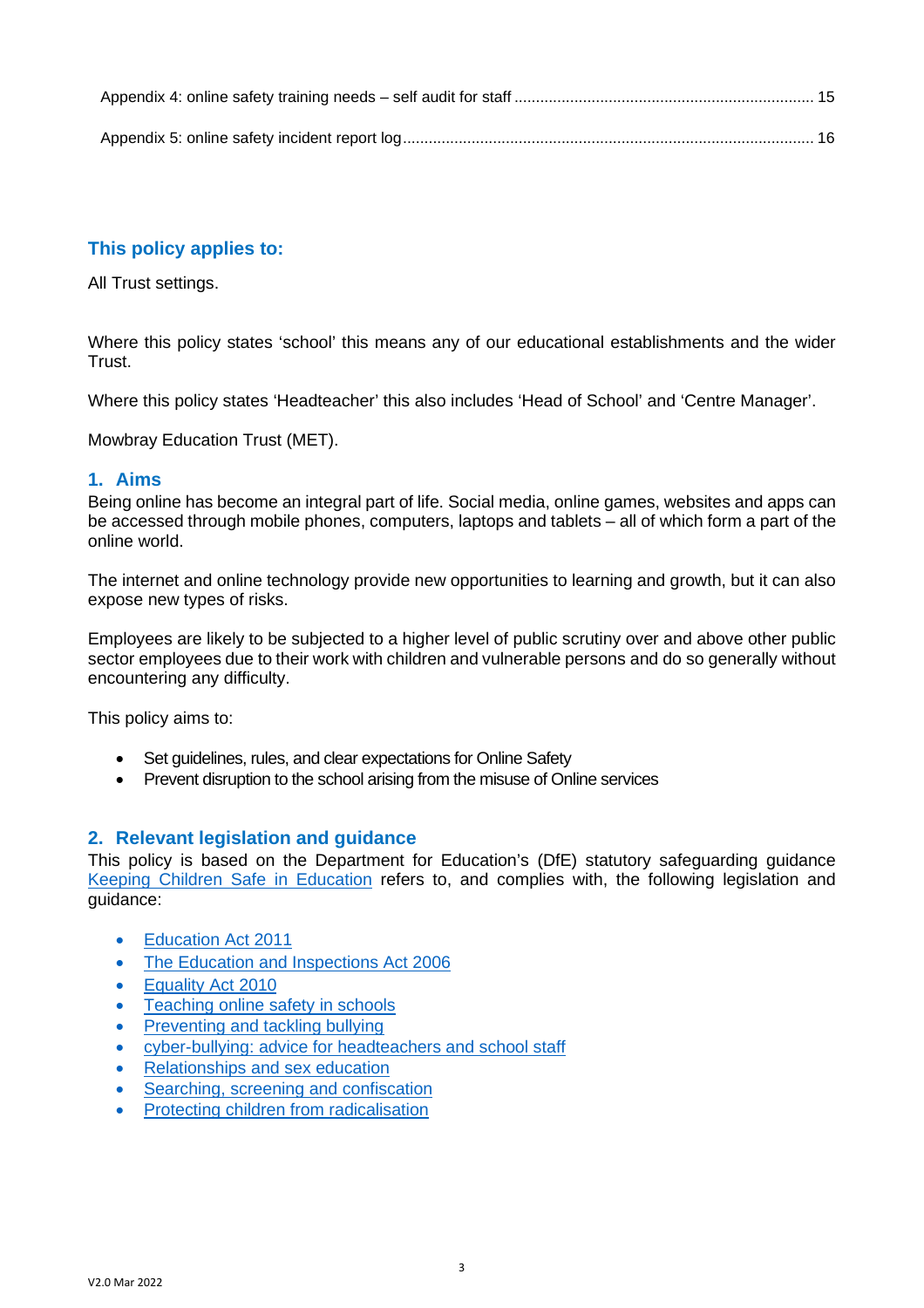### <span id="page-3-0"></span>**3. Definitions**

- **"ICT systems**": includes all technology, facilities, systems and services including but not limited to desktops, laptops, desk phones, mobile phones, wearable technology and other computer-based hardware and software.
- "**Users**": anyone who uses ICT systems, including governance volunteers, staff, parents, pupils, volunteers, contractors, and visitors.
- "**Personal use**": any use or activity not directly related to the users' employment, study, or purpose.
- "**Authorised personnel**": employees authorised by the school to perform systems administration and/or monitoring.
- "**Content**": files and data including but not limited to documents, photos, audio, video, printed output, web pages, social networking sites, and blogs.

#### <span id="page-3-2"></span><span id="page-3-1"></span>**4. Roles and Responsibilities**

#### 4.4. The Trust Board

- 4.4.1. Monitoring this policy and holding the Headteacher to account for its implementation.
- 4.4.2.Should ensure that they are familiar with the contents of this policy and its relationship to the school's standards, policies, and guidance on the acceptable use of ICT and e-safety.
- 4.4.3.Agree and adhere to the terms on acceptable use of the school's ICT systems and the internet (appendix 3).

#### <span id="page-3-3"></span>4.5. Headteacher

- 4.5.1.Ensure that all users are trained and become familiar with this policy and its relationship to the school's standards, policies, and guidance on the acceptable use of ICT and e-safety.
- 4.5.2.Provide opportunities to discuss appropriate ICT systems use on a regular basis and ensure that any queries raised are resolved swiftly.
- 4.5.3.Must ensure that any allegations raised in respect of ICT systems are investigated promptly and appropriately, in accordance with the school's disciplinary procedure, code of conduct and acceptable use policy.

#### <span id="page-3-4"></span>4.6. Designated Safeguarding Lead (DSL)

- 4.6.1.Takes lead responsibility for online safety in school.
- 4.6.2.Support the headteacher in ensuring that users understand this policy and that it is being implemented consistently throughout the school.
- 4.6.3.Work with the headteacher, ICT manager and other staff, as necessary, to address any online safety issues or incidents.
- 4.6.4.Ensure that any online safety incidents are logged (see appendix 5) and dealt with appropriately in line with this policy.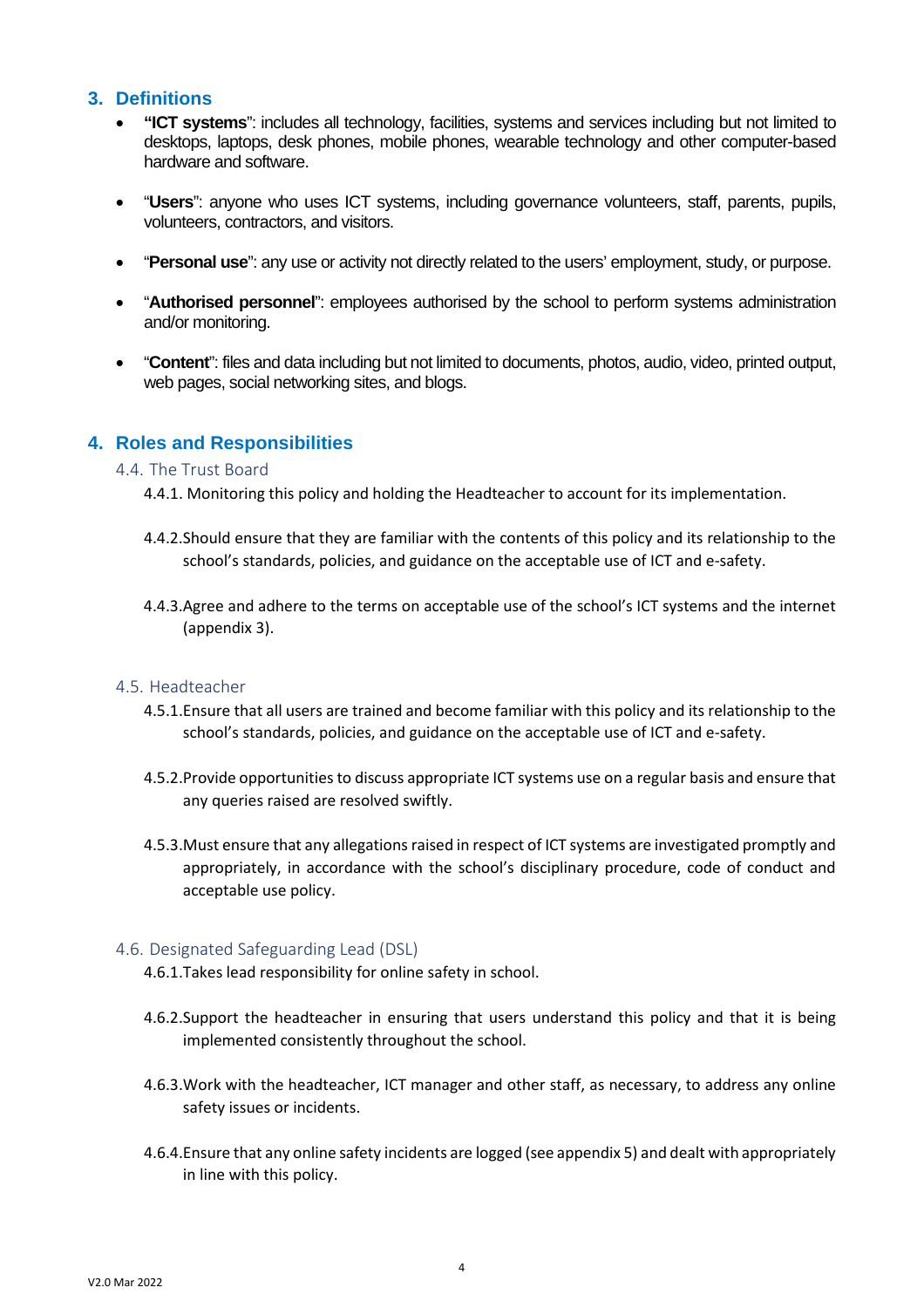- 4.6.5.Ensure that any incidents of cyber-bullying are logged and dealt with appropriately in line with the school behaviour policy.
- 4.6.6. Update and deliver user training on online safety (appendix 4 contains a self-audit for staff on online safety training needs).
- 4.6.7.Liaise with other agencies and/or external services if necessary.
- 4.6.8.Provide regular reports on online safety in school to the headteacher and/or trust board(or delgated committee).

This list is not intended to be exhaustive.

#### <span id="page-4-0"></span>4.7 The ICT manager

- 4.7.1.Put in place appropriate filtering and monitoring systems, which are updated on a regular basis and keep users safe from potentially harmful and inappropriate content online while at school, including terrorist and extremist material.
- 4.7.2.Ensure that school's ICT systems are secure and protected against viruses, malware and are updated regularly.
- 4.7.3.Block access to potentially dangerous content, and where possible, prevent the download of potentially dangerous content.
- 4.7.4.Ensure that any online safety incidents are logged (See appendix 5) and dealt with appropriately in line with this policy.
- 4.7.5.Ensure that any incidents of cyber-bullying are dealt with appropriately in line with the school behaviour policy.

This list is not intended to be exhaustive.

#### <span id="page-4-1"></span>4.8 Users

- 4.8.1.Maintain an understanding of this policy.
- 4.8.2.Implement this policy consistently.
- 4.8.3.Agree and adhere to the terms on the acceptable use of School's ICT and internet acceptable use policy.
- 4.8.4.Work with the DSL to ensure that any online safety incidents are logged and dealt with appropriately in line with this policy.
- 4.8.5.Ensure that any incidents of cyber-bullying are dealt with appropriately in line with the school behaviour policy.

This list is not intended to be exhaustive.

#### <span id="page-4-2"></span>4.9 Parent/Carer

4.9.1.Notify a member of staff or the headteacher of any concerns or queries regarding this policy.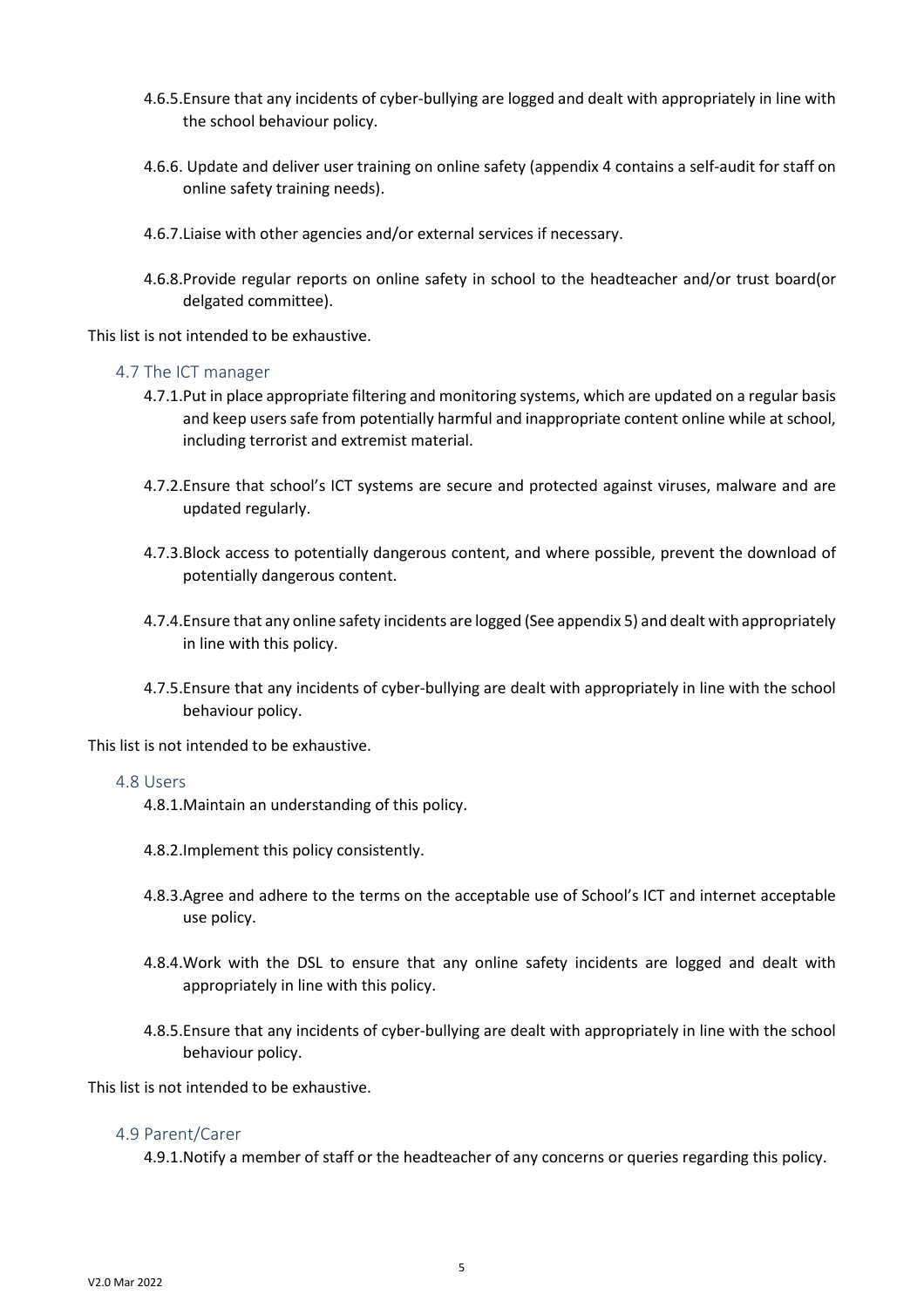4.9.2.Ensure their child has read, understood and agree to the terms on acceptable use of school's ICT systems.

Parents can seek further guidance on keeping children safe online from the following organisations and websites:

- What are the issues? [UK Safer Internet Centre](https://www.saferinternet.org.uk/advice-centre/parents-and-carers/what-are-issues)
- Hot topics [Childnet International](http://www.childnet.com/parents-and-carers/hot-topics)
- Parent factsheet [Childnet International](https://www.childnet.com/resources/parents-and-carers-resource-sheet)
- •

#### <span id="page-5-0"></span>**5. Educating pupils about online safety**

Pupils will be taught about online safety as part of the curriculum:

- [Relationships education and health education](https://schoolleaders.thekeysupport.com/uid/8b76f587-7bf6-4994-abf0-43850c6e8d73/) in primary schools
- [Relationships and sex education and health education](https://schoolleaders.thekeysupport.com/uid/66a1d83e-2fb9-411e-91f1-fe52a09d16d1/) in secondary schools

In **Key Stage 1**, pupils will be taught to:

- Use technology safely and respectfully, keeping personal information private
- Identify where to go for help and support when they have concerns about content or contact on the internet or other online technologies

Pupils in **Key Stage 2** will be taught to:

- Use technology safely, respectfully and responsibly
- Recognise acceptable and unacceptable behaviour
- Identify a range of ways to report concerns about content and contact

In **Key Stage 3**, pupils will be taught to:

- Understand a range of ways to use technology safely, respectfully, responsibly and securely, including protecting their online identity and privacy
- Recognise inappropriate content, contact and conduct, and know how to report concerns

Pupils in **Key Stage 4** will be taught:

- To understand how changes in technology affect safety, including new ways to protect their online privacy and identity
- How to report a range of concerns

The safe use of social media and the internet will also be covered in other subjects where relevant.

The school will use assemblies to raise pupils' awareness of the dangers that can be encountered online and may also invite speakers to talk to pupils about this.

#### <span id="page-5-1"></span>**6. Educating Parents about online safety**

The school will raise parents' awareness of internet safety in letters or other communications home, and in information via our website.

Online safety will also be covered during parents' evenings.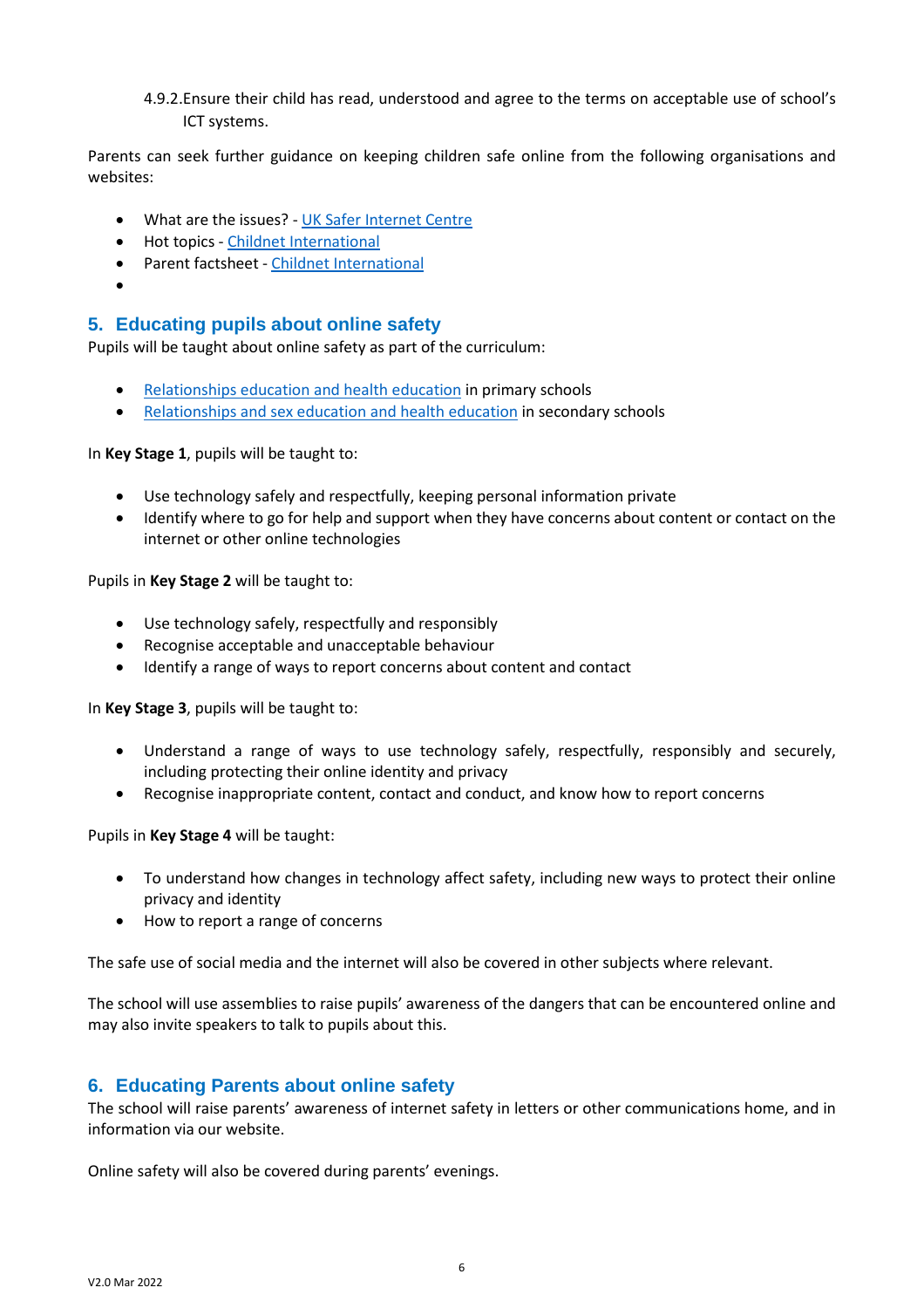If parents have any queries or concerns in relation to online safety, these should be raised in the first instance with the headteacher and/or the DSL.

Concerns or queries about this policy can be raised with any member of staff or the headteacher.

## <span id="page-6-0"></span>**7. Cyber-bullying**

Cyber-bullying takes place online, such as through social networking sites, messaging apps or gaming sites. Like other forms of bullying, it is the repetitive, intentional harming of one person or group by another person or group, where the relationship involves an imbalance of power.

#### <span id="page-6-1"></span>7.1. Preventing and addressing cyber-bullying

To help prevent cyber-bullying, we will ensure that pupils understand what it is and what to do if they become aware of it happening to them or others. We will ensure that pupils know how they can report any incidents and are encouraged to do so, including where they are a witness rather than the victim.

The school will actively discuss cyber-bullying with pupils, explaining the reasons why it occurs, the forms it may take and what the consequences can be. Class teachers/form teachers will discuss cyber-bullying with their tutor groups, and the issue will be addressed in assemblies.

Teaching staff are also encouraged to find opportunities to use aspects of the curriculum to cover cyber-bullying. This includes personal, social, health and economic (PSHE) education, and other subjects where appropriate.

All staff, governance volunteers and volunteers (where appropriate) receive training on cyberbullying, its impact and ways to support pupils, as part of safeguarding training (see section 11 for more detail).

The school also sends information/leaflets on cyber-bullying to parents so that they are aware of the signs, how to report it and how they can support children who may be affected.

In relation to a specific incident of cyber-bullying, the school will follow the processes set out in the school behaviour policy. Where illegal, inappropriate or harmful material has been spread among pupils, the school will use all reasonable endeavours to ensure the incident is contained.

The DSL will consider whether the incident should be reported to the police if it involves illegal material and will work with external services if it is deemed necessary to do so.

## <span id="page-6-2"></span>**8. Examining electrical devices**

School staff have the specific power under the Education and Inspections Act 2006 (which has been increased by the Education Act 2011) to search for and, if necessary, delete inappropriate images or files on pupils' electronic devices, including mobile phones, iPads and other tablet devices, where they believe there is a 'good reason' to do so.

When deciding whether there is a good reason to examine or erase data or files on an electronic device, staff must reasonably suspect that the data or file in question has been, or could be, used to:

- Cause harm, and/or
- Disrupt teaching, and/or
- Break any of the school rules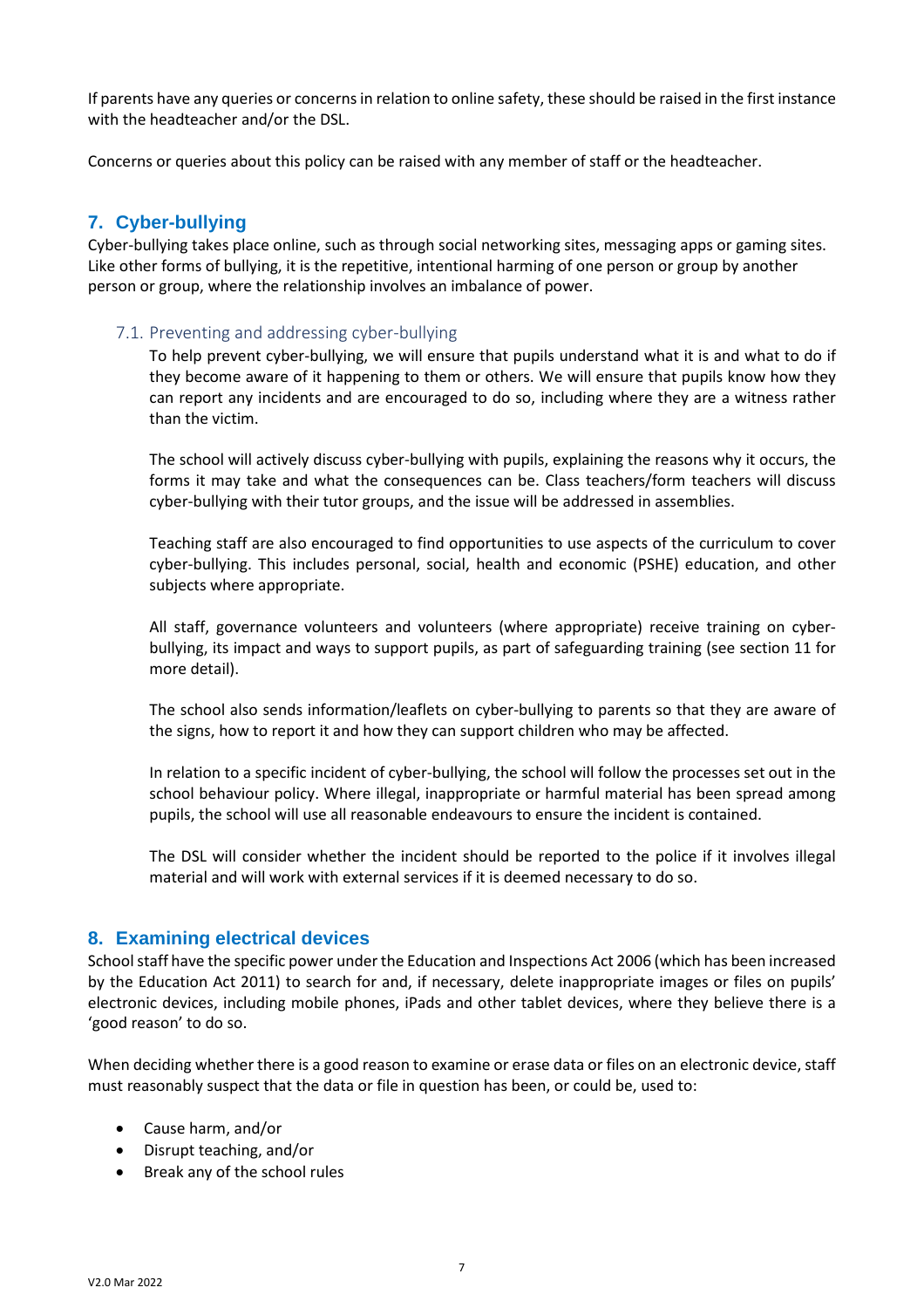If inappropriate material is found on the device, it is up to the staff member in conjunction with the DSL or other member of the senior leadership team to decide whether they should:

- Delete that material, or
- Retain it as evidence (of a criminal offence or a breach of school discipline), and/or
- Report it to the police

Any searching of pupils will be carried out in line with the DfE's latest guidance on [screening, searching and](https://www.gov.uk/government/publications/searching-screening-and-confiscation)  [confiscation.](https://www.gov.uk/government/publications/searching-screening-and-confiscation)

Any complaints about searching for or deleting inappropriate images or files on pupils' electronic devices will be dealt with through the school complaints procedure.

#### <span id="page-7-0"></span>**9. Acceptable use of the internet in school**

All users are expected to sign an agreement regarding the acceptable use of the school's ICT systems and the internet (appendices 1-3).

Use of the school's internet must be for educational purposes only, or for the purpose of fulfilling the duties of an individual's role.

We will monitor the websites visited to ensure they comply with the above.

More information is set out in the acceptable use agreements in appendices 1, 2 and 3.

#### <span id="page-7-1"></span>**10.Pupils using mobile devices and wearable technologies in school**

#### Primary

Year 5 and 6 pupils who walk to school are permitted to bring mobile phones to school with them.

Once on site they must deposit with designated staff members for safe keeping until the end of the day where they can be collected to take home with them.

#### Secondary

Are **NOT** allowed to be seen or used on site at any point during the day, this includes break and lunchtime and outside the building.

Students may have their phone with them, but it is to be turned off and in their bag, not in a pocket of any item of their clothing or coat.

Wearable technologies are **NOT** allowed to be worn in school.

Mobile phone or wearable technology which contravene this policy will be confiscated, logged on class charts and locked away.

They will be returned to parent/carer by arrangement at the convenience of the leadership team – likely to be 3.30 Friday.

#### <span id="page-7-2"></span>**11.Staff using work devices outside school**

Staff members using a work device outside school must not install any unauthorised software on the device and must not use the device in any way which would violate the school's terms of acceptable use, as set out in appendix 3 and the ICT and internet acceptable use policy.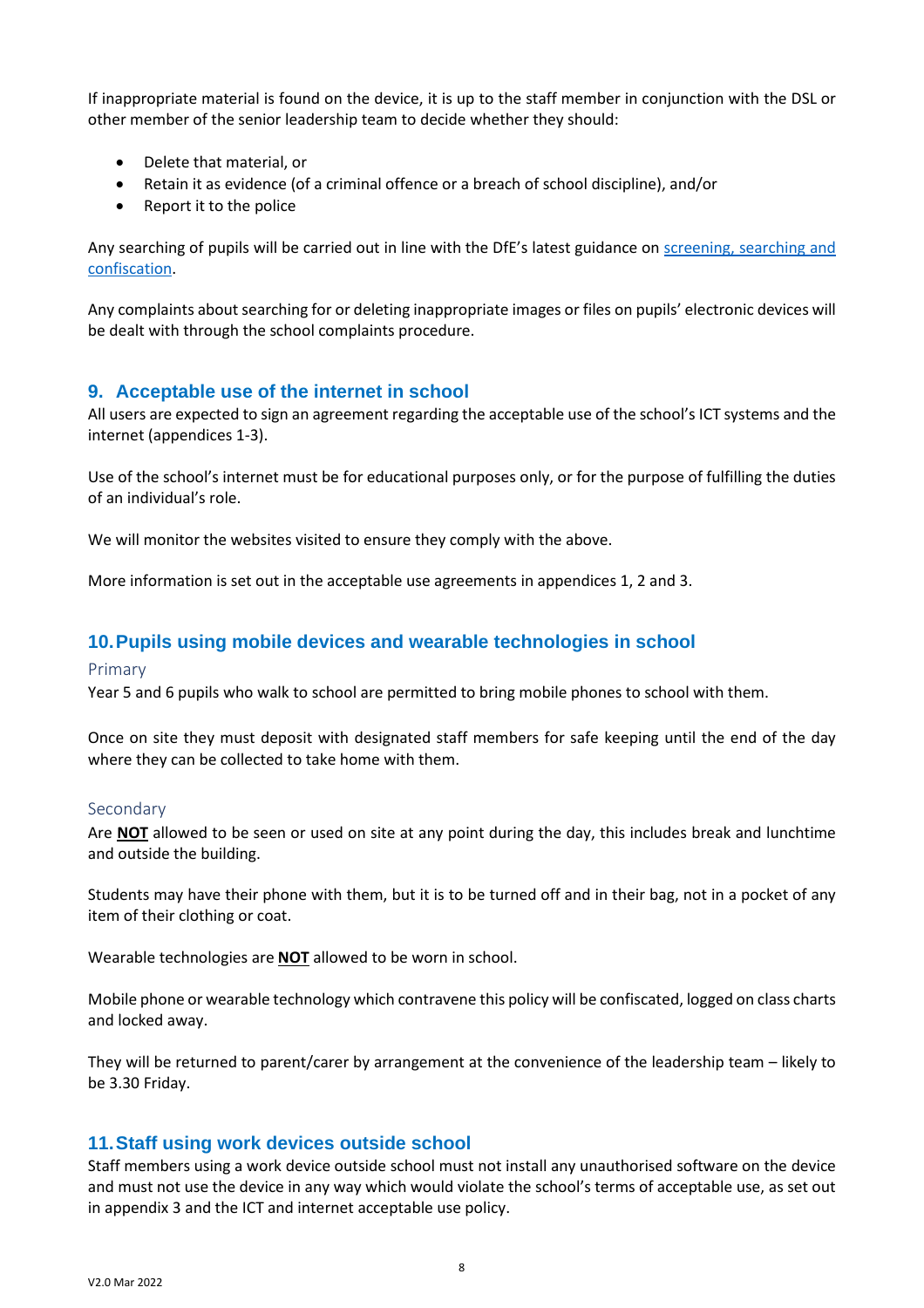Staff must ensure that their work device is secure and protected with biometrics or password, and that they do not share their password with others. They must take all reasonable steps to ensure the security of their work device when using it outside school. Any USB devices containing data relating to the school must be encrypted.

If staff have any concerns over the security of their device, they must seek advice from the ICT manager.

Work devices must be used solely for work activities.

#### <span id="page-8-0"></span>**12.How the school will respond to issues of misuse**

Where a pupil misuses the school's ICT systems or internet, we will follow the procedures set out in our policies on behaviour and ICT and internet acceptable use. The action taken will depend on the individual circumstances, nature and seriousness of the specific incident, and will be proportionate.

Where a staff member misuses the school's ICT systems or the internet or misuses a personal device where the action constitutes misconduct, the matter will be dealt with in accordance with the staff disciplinary procedures/staff code of conduct. The action taken will depend on the individual circumstances, nature and seriousness of the specific incident.

The school will consider whether incidents which involve illegal activity or content, or otherwise serious incidents, should be reported to the police.

#### <span id="page-8-1"></span>**13.Training**

All new staff members will receive training, as part of their induction, on safe internet use and online safeguarding issues including cyber-bullying and the risks of online radicalisation.

All staff members will receive refresher training at least once each academic year as part of safeguarding training, as well as relevant updates as required (for example through emails, e-bulletins and staff meetings).

The DSL and deputy/deputies will undertake child protection and safeguarding training, which will include online safety, at least every 2 years. They will also update their knowledge and skills on the subject of online safety at regular intervals, and at least annually.

Governance volunteers will receive training on safe internet use and online safeguarding issues as part of their safeguarding training.

Volunteers will receive appropriate training and updates, if applicable.

More information about safeguarding training is set out in our child protection and safeguarding policy.

#### <span id="page-8-2"></span>**14.Monitoring arrangements**

The DSL logs behaviour and safeguarding issues related to online safety. An incident report log can be found in appendix 5.

This policy will be reviewed every 2 years by the ICT Manager. At every review, the policy will be shared with the Audit, Finance and Risk Committee.

#### <span id="page-8-3"></span>**15.Links with other policies**

This online safety policy is linked to our: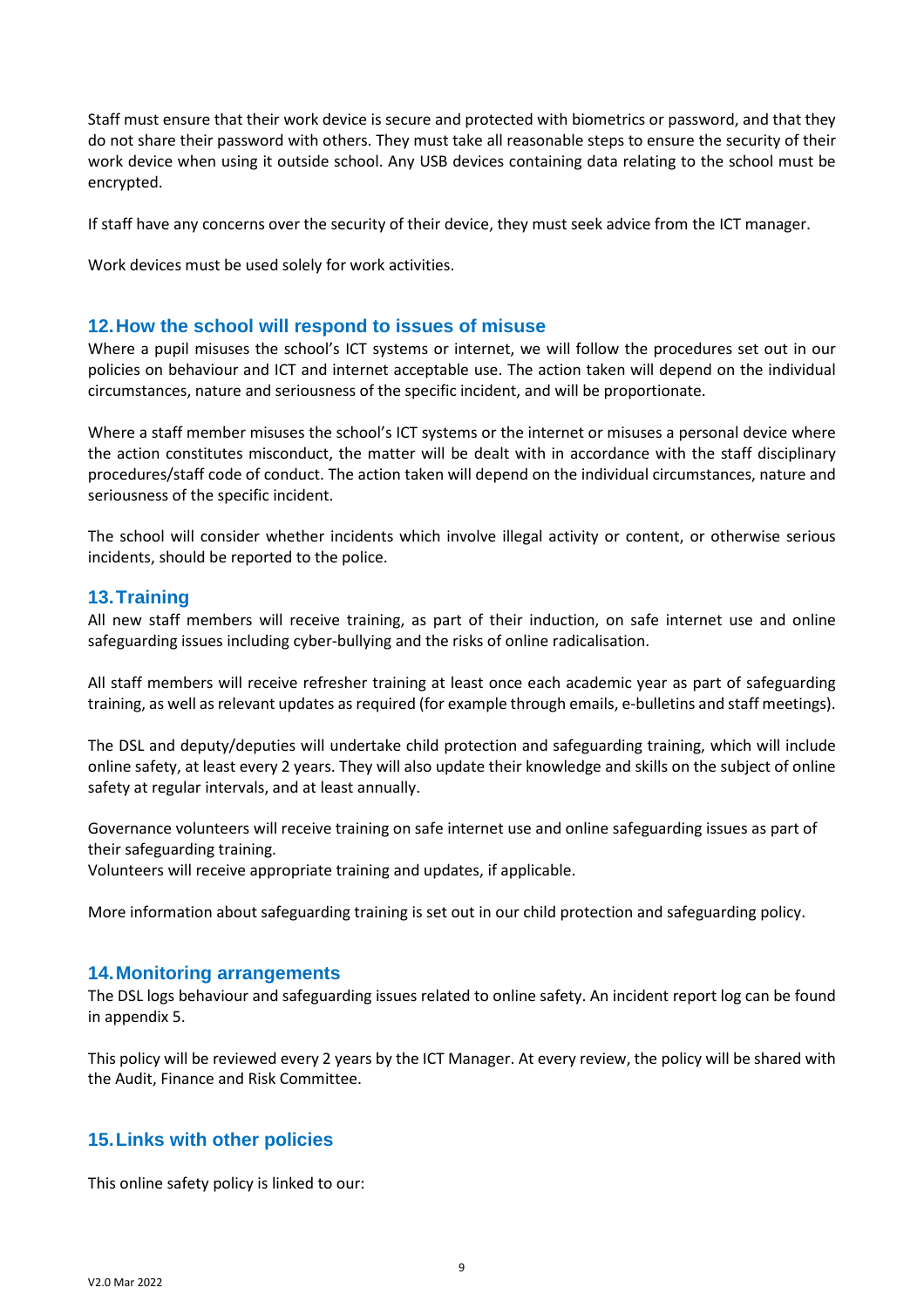- Child protection and safeguarding policy
- Behaviour policy
- Staff disciplinary procedures
- Data protection policy and privacy notices
- Complaints procedure
- ICT and internet acceptable use policy
- Social media policy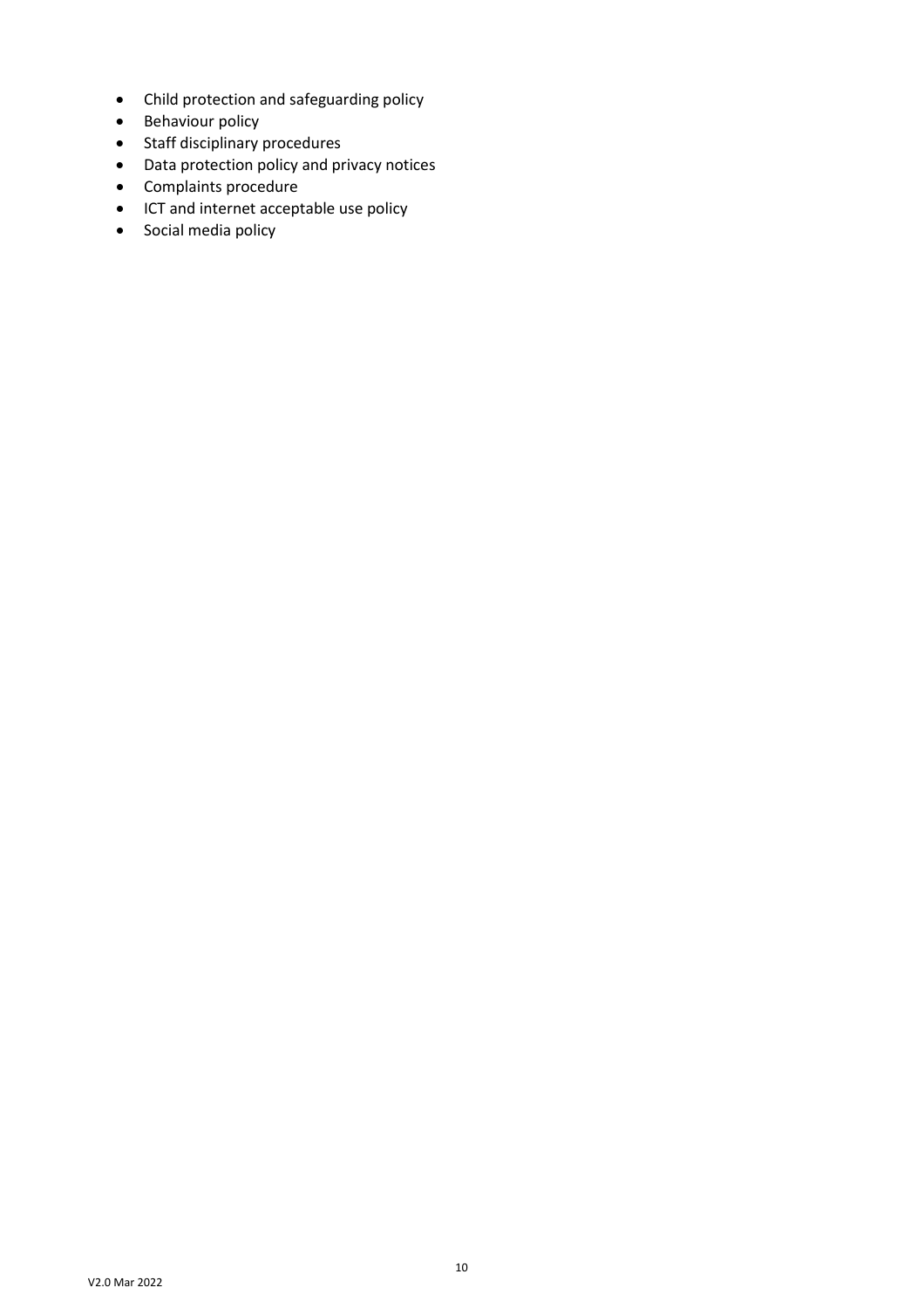## <span id="page-10-0"></span>**Log of Changes to Document**

| Version | Date     | Page      | Change                        | Approver:               |
|---------|----------|-----------|-------------------------------|-------------------------|
| V1.0    | $Oct-19$ | All pages | New policy created for CEO    | <b>Group Operations</b> |
|         |          |           | approval                      | Manager                 |
| V1.0    | TBC.     | All Pages | Draft for Approval            | CEO                     |
| V.20    | $Mar-22$ |           | 3.0 definitions added         | <b>BOARD</b>            |
|         |          |           |                               |                         |
|         |          |           | 10.0 pupil mobile phone usage |                         |
|         |          |           | rulings added.                |                         |
|         |          |           |                               |                         |
|         |          |           |                               |                         |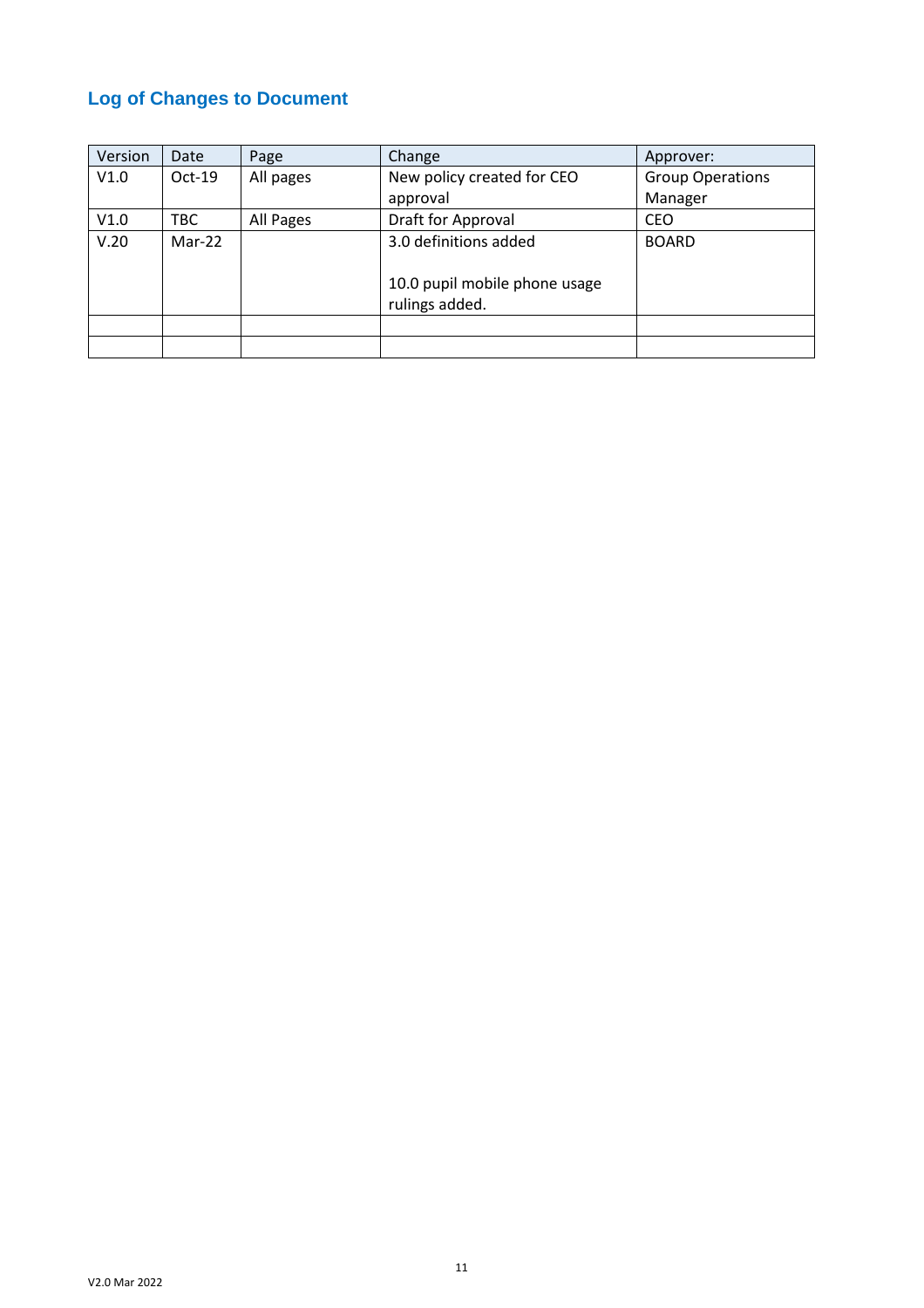## <span id="page-11-0"></span>**Appendix 1: EYFS and KS1 acceptable use agreement (pupils and parents/carers)**

## ACCEPTABLE USE OF THE SCHOOL'S ICT SYSTEMS AND INTERNET: AGREEMENT FOR PUPILS AND PARENTS/CARERS

#### **Name of pupil:**

**When I use the school's ICT systems (like computers) and get onto the internet in school I will:**

- Ask a teacher or adult if I can do so before using them
- Only use websites that a teacher or adult has told me or allowed me to use
- Tell my teacher immediately if:
	- o I click on a website by mistake
	- o I receive messages from people I don't know
	- o I find anything that may upset or harm me or my friends
- Use school computers for school work only
- I will be kind to others and not upset or be rude to them
- Look after the school ICT equipment and tell a teacher straight away if something is broken or not working properly
- Only use the username and password I have been given
- Try my hardest to remember my username and password
- Never share my password with anyone, including my friends.
- Never give my personal information (my name, address or telephone numbers) to anyone without the permission of my teacher or parent/carer
- Save my work on the school network
- Check with my teacher before I print anything
- Log off or shut down a computer when I have finished using it

**I agree that the school will monitor the websites I visit and that there will be consequences if I don't follow the rules.**

| Signed (pupil):                                                                                                                                                                                                    | Date: |  |
|--------------------------------------------------------------------------------------------------------------------------------------------------------------------------------------------------------------------|-------|--|
| <b>Parent/carer agreement:</b> I agree that my child can use the school's ICT systems and internet when<br>anoronriately supervised by a member of school staff I garee to the conditions set out above for nupils |       |  |

appropriately supervised by a member of school staff. I agree to the conditions set out above for pupils using the school's ICT systems and internet, and for using personal electronic devices in school, and will make sure my child understands these.

| Signed (parent/carer): | Date: |
|------------------------|-------|
|                        |       |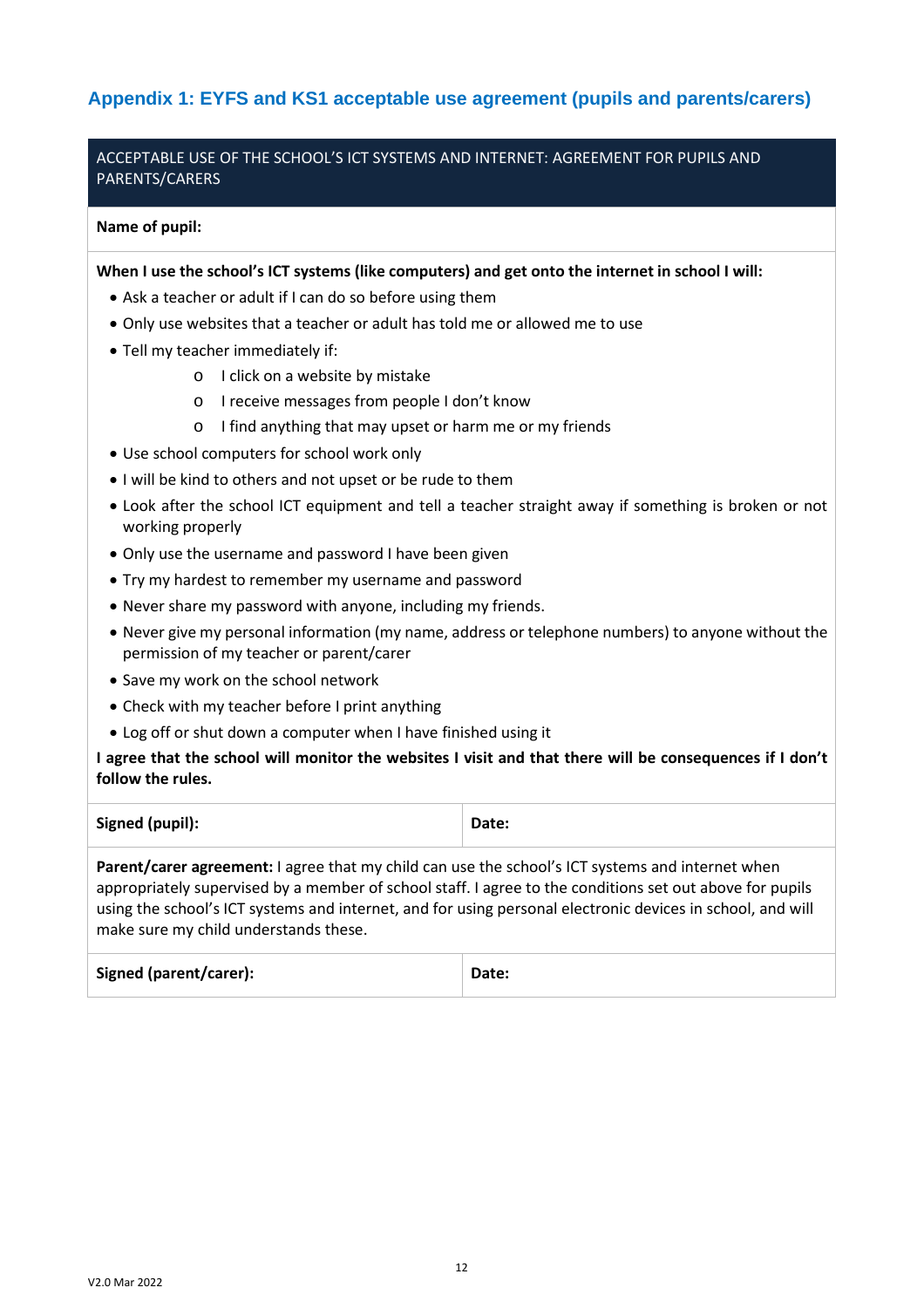## <span id="page-12-0"></span>**Appendix 2: KS2, KS3 and KS4 acceptable use agreement (pupils and parents/carers)**

## ACCEPTABLE USE OF THE SCHOOL'S ICT SYSTEMS AND INTERNET: AGREEMENT FOR PUPILS AND PARENTS/CARERS

#### **Name of pupil:**

#### **I will read and follow the rules in the acceptable use agreement policy**

#### **When I use the school's ICT systems (like computers) and get onto the internet in school I will:**

- Always use the school's ICT systems and the internet responsibly and for educational purposes only
- Only use them when a teacher is present, or with a teacher's permission
- Keep my username and passwords safe and not share these with others
- Keep my private information safe at all times and not give my name, address or telephone number to anyone without the permission of my teacher or parent/carer
- Tell a teacher (or sensible adult) immediately if I find any material which might upset, distress or harm me or others
- Always log off or shut down a computer when I'm finished working on it

#### **I will not:**

- Access any inappropriate websites including: social networking sites, chat rooms and gaming sites unless my teacher has expressly allowed this as part of a learning activity
- Open any attachments in emails, or follow any links in emails, without first checking with a teacher
- Use any inappropriate language when communicating online, including in emails
- Log in to the school's network using someone else's details
- Arrange to meet anyone offline without first consulting my parent/carer, or without adult supervision

#### **If I bring a personal mobile phone or other personal electronic device into school:**

- I will not use it during lessons, tutor group time, clubs or other activities organised by the school, without a teacher's permission
- I will use it responsibly, and will not access any inappropriate websites or other inappropriate material or use inappropriate language when communicating online

#### **I agree that the school will monitor the websites I visit and that there will be consequences if I don't follow the rules.**

| Signed (pupil): | Date: |
|-----------------|-------|
|                 |       |

**Parent/carer's agreement:** I agree that my child can use the school's ICT systems and internet when appropriately supervised by a member of school staff. I agree to the conditions set out above for pupils using the school's ICT systems and internet, and for using personal electronic devices in school, and will make sure my child understands these.

| Signed (parent/carer): | Date: |
|------------------------|-------|
|------------------------|-------|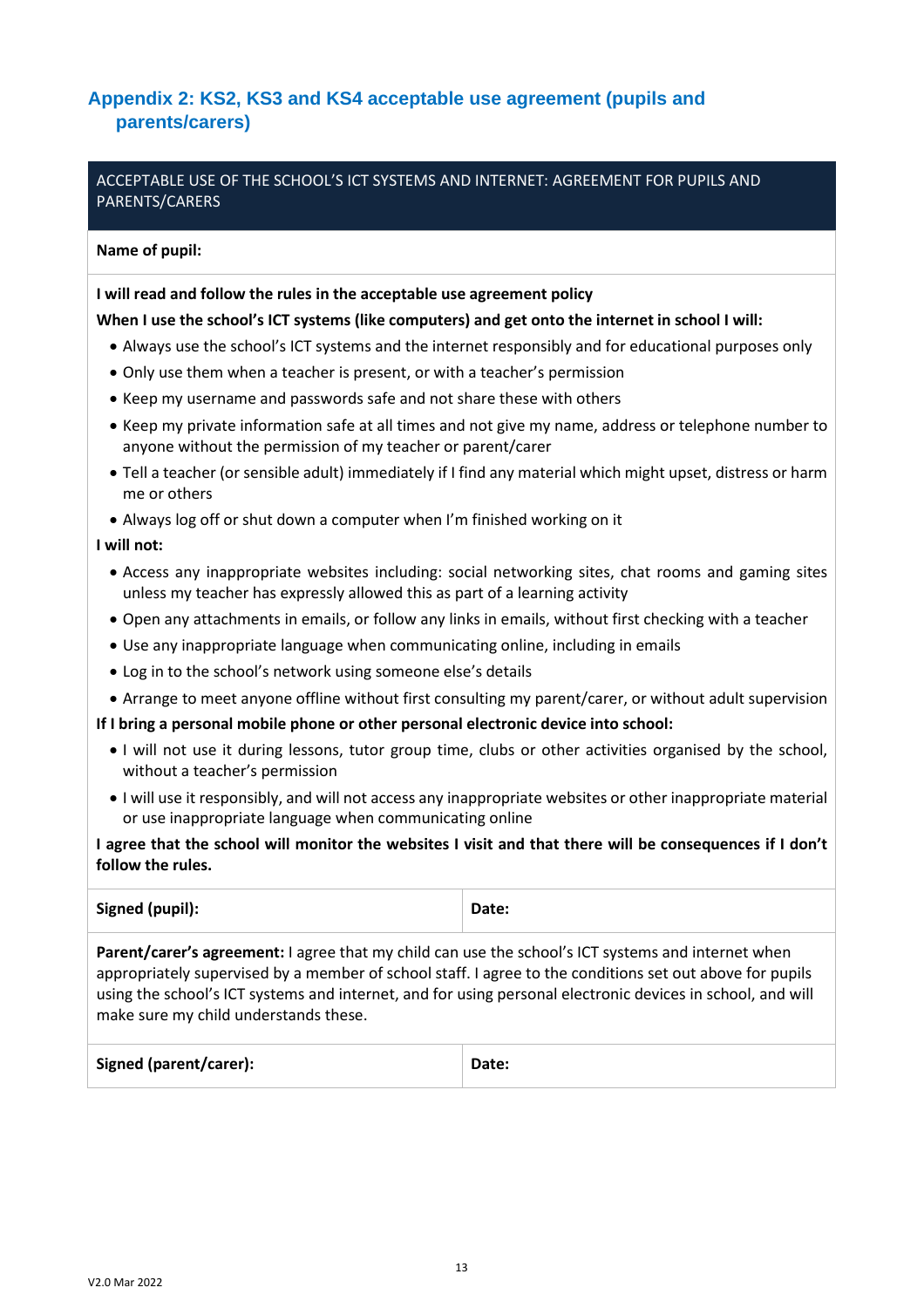## <span id="page-13-0"></span>**Appendix 3: acceptable use agreement (staff, governance volunteers, volunteers and visitors)**

ACCEPTABLE USE OF THE SCHOOL'S ICT SYSTEMS AND INTERNET: AGREEMENT FOR STAFF, GOVERNANACE VOLUNTEERS, VOLUNTEERS AND VISITORS

**Name of staff member/governance volunteer/volunteer/visitor:**

**When using the school's ICT systems and accessing the internet in school, or outside school on a work device (if applicable), I will not:**

- Access, or attempt to access inappropriate material, including but not limited to material of a violent, criminal or pornographic nature (or create, share, link to or send such material)
- Use them in any way which could harm the school's reputation
- Access social networking sites or chat rooms
- Use any improper language when communicating online, including in emails or other messaging services
- Install any unauthorised software, or connect unauthorised hardware or devices to the school's network
- Share my password with others or log in to the school's network using someone else's details
- Take photographs of pupils without checking with teachers first
- Share confidential information about the school, its pupils or staff, or other members of the community
- Access, modify or share data I'm not authorised to access, modify or share
- Promote private businesses, unless that business is directly related to the school

I will only use the school's ICT systems and access the internet in school, or outside school on a work device, for educational purposes or for the purpose of fulfilling the duties of my role.

I agree that the school will monitor the websites I visit and my use of the school's ICT facilities and systems.

I will take all reasonable steps to ensure that work devices are secure and/or biometric passwordprotected when using them outside school, and keep all data securely stored in accordance with this policy and the school's data protection policy.

I will let the designated safeguarding lead (DSL) and ICT manager know if a pupil informs me they have found any material which might upset, distress or harm them or others, and will also do so if I encounter any such material.

I will always use the school's ICT systems and internet responsibly and ensure that pupils in my care do so too.

| Signed (staff member/governance volunteer/volunteer/visitor): | Date: |
|---------------------------------------------------------------|-------|
|                                                               |       |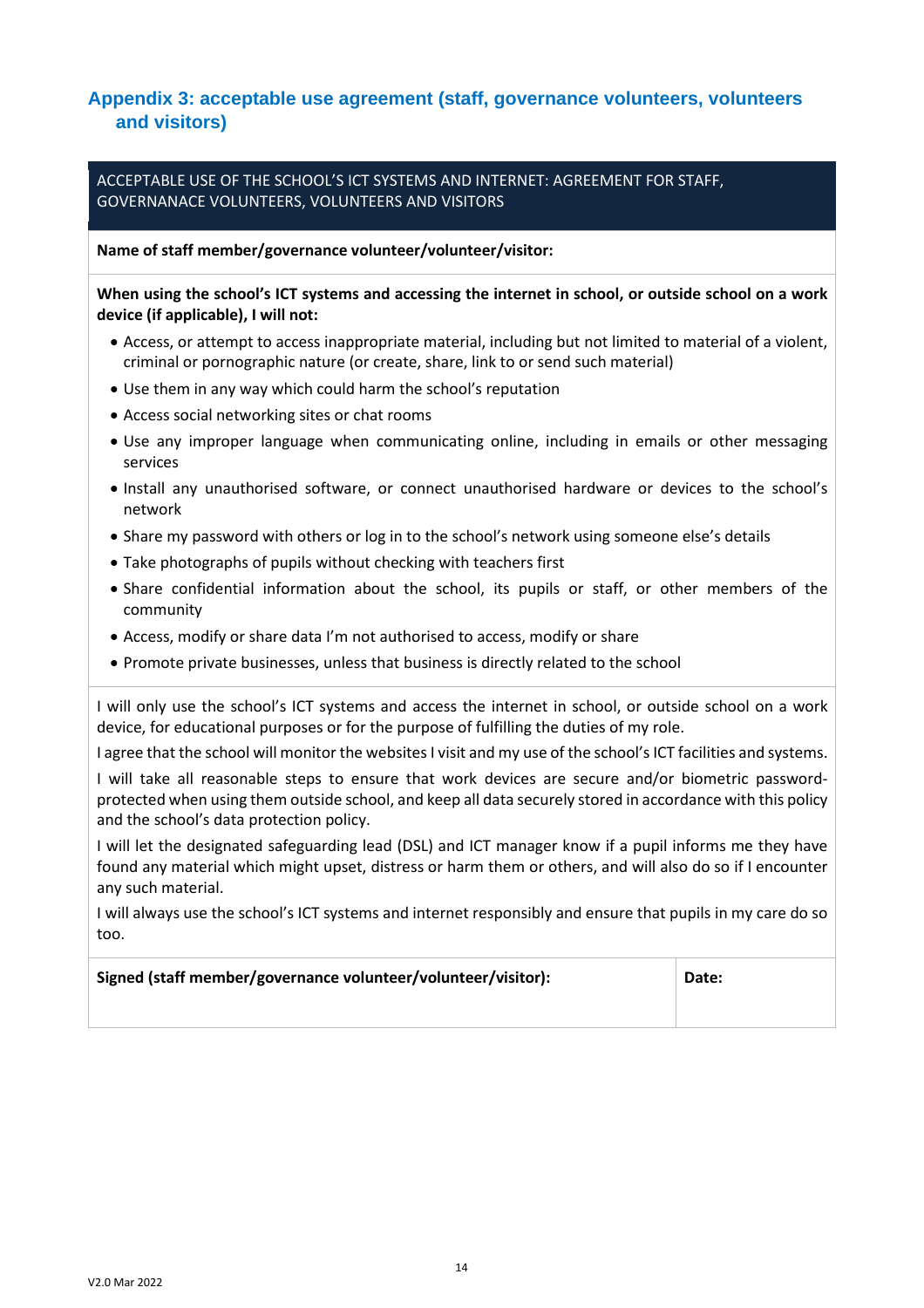# <span id="page-14-0"></span>**Appendix 4: online safety training needs – self audit for staff**

| ONLINE SAFETY TRAINING NEEDS AUDIT                                                                                           |                                    |  |  |
|------------------------------------------------------------------------------------------------------------------------------|------------------------------------|--|--|
| Name of staff member/volunteer:                                                                                              | Date:                              |  |  |
| <b>Question</b>                                                                                                              | Yes/No (add comments if necessary) |  |  |
| Do you know the name of the person who has lead<br>responsibility for online safety in school?                               |                                    |  |  |
| Do you know what you must do if a pupil approaches<br>you with a concern or issue?                                           |                                    |  |  |
| Are you familiar with the school's acceptable use<br>agreement for staff, volunteers, governance<br>volunteers and visitors? |                                    |  |  |
| Are you familiar with the school's acceptable use<br>agreement for pupils and parents?                                       |                                    |  |  |
| Do you regularly change your password for accessing<br>the school's ICT systems?                                             |                                    |  |  |
| Are you familiar with the school's approach to<br>tackling cyber-bullying?                                                   |                                    |  |  |
| Are there any areas of online safety in which you<br>would like training/further training?                                   |                                    |  |  |